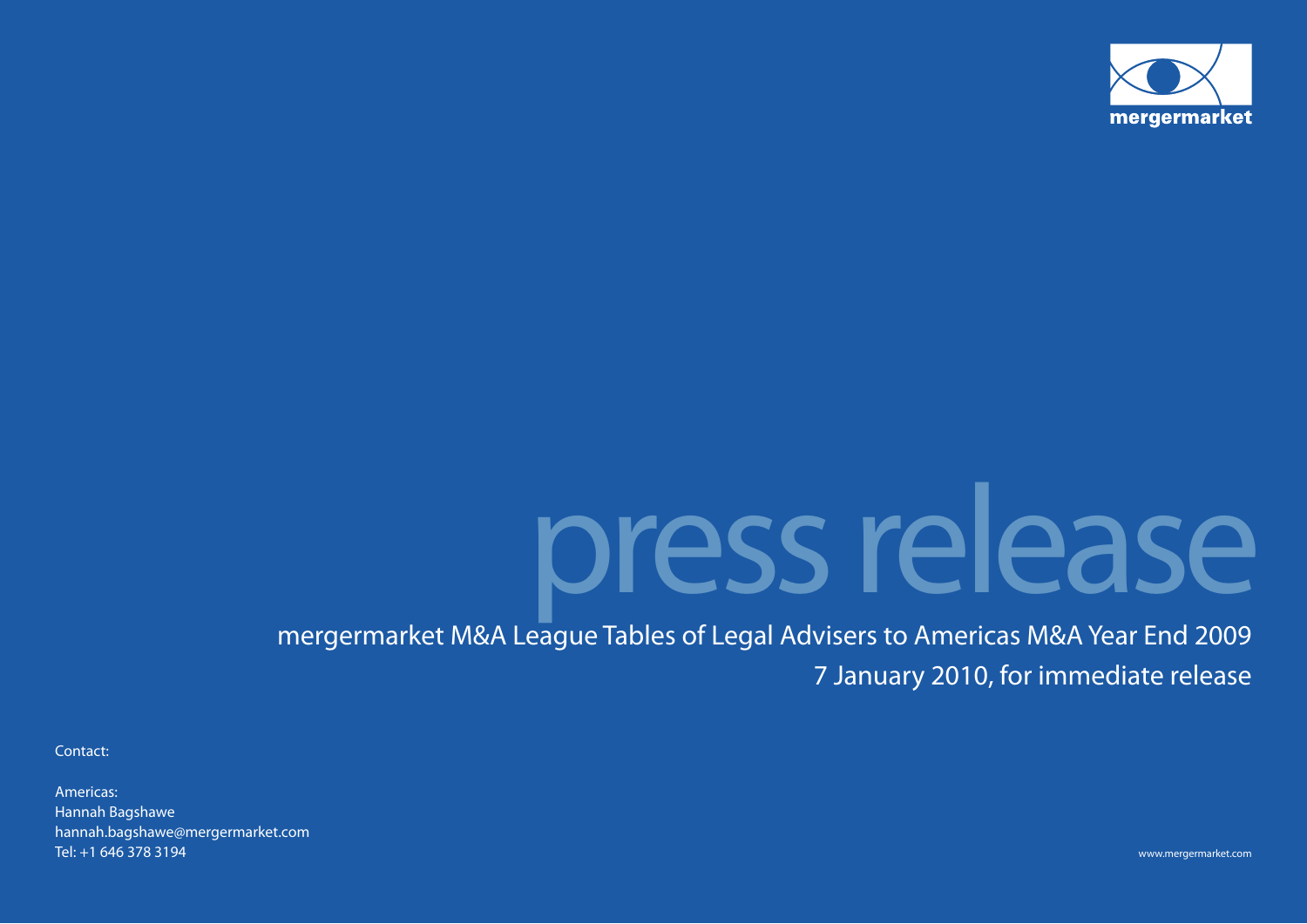## mergermarket M&A League Tables of Legal Advisers to Americas M&A Year End 2009



| Contents       |                                   | Cautious optimism for 2010                                                                                                                                                                                                                                                                                                                                                                                                                                                                                                                                                                                                                                                                                                                                                                                                                                                                                                                                                                                                                                  |
|----------------|-----------------------------------|-------------------------------------------------------------------------------------------------------------------------------------------------------------------------------------------------------------------------------------------------------------------------------------------------------------------------------------------------------------------------------------------------------------------------------------------------------------------------------------------------------------------------------------------------------------------------------------------------------------------------------------------------------------------------------------------------------------------------------------------------------------------------------------------------------------------------------------------------------------------------------------------------------------------------------------------------------------------------------------------------------------------------------------------------------------|
| p. 3           | M&A Activity trend                | After dropping to six-year lows, North American M&A deal activity finished the year on a relatively positive note. The final quarter of the year saw 857 announced deals with a total<br>value of \$222.8bn, the strongest quarter of the year for M&A in the region. While 2009 was dominated by non-traditional M&A, 363 sales, and a couple of blockbuster healthcare<br>deals, behind the scenes deal activity has been on a steady increase. Every quarter showed an improvement on the preceding one by number of deals announced, with the last<br>quarter of 2009 seeing 36% more deals than the first.                                                                                                                                                                                                                                                                                                                                                                                                                                             |
| p. 4           | <b>Top Deals</b>                  | Despite a promising fourth quarter, overall year-on-year values are down by 7% (rescued only by a number of blockbuster life sciences deals). While 7% may not seem too bad<br>considering the economic climate, it is the drop in actual deal volumes that proves far more telling – a decrease of 25%. Comparisons with 2007 – possibly more indicative given<br>the turmoil that enveloped much of 2008 - show a far steeper drop of almost half by both value and volume in 2009.                                                                                                                                                                                                                                                                                                                                                                                                                                                                                                                                                                       |
| p.5            | Breakdown of<br>announced deals   | Divestitures resulting from a re-focus of corporate strategy as well as asset sales to finalize pending mega-deals could well be the on the cards for 2010, with the first such deal<br>already announced on Tuesday by Kraft Foods. Kraft is selling its frozen pizza business to Switzerland's Nestle for US\$3.7bn as the giant US food company seeks ways to fund<br>its pending acquisition of Cadbury.                                                                                                                                                                                                                                                                                                                                                                                                                                                                                                                                                                                                                                                |
|                | p. 6-10 League tables             | Lifesciences, Healthcare and Energy sectors hold up in a challenging year<br>There have been a few bright spots, the majority of which came as a result of rapid consolidation in the life sciences and healthcare sectors. In the first three months there were<br>three deals in the space for an aggregated value of US\$151bn, including the year's largest deal - New Jersey based Wyeth being taken over by pharmaceutical giant Pfizer for<br>US\$63.3bn.                                                                                                                                                                                                                                                                                                                                                                                                                                                                                                                                                                                            |
| p. 11<br>p. 12 | Criteria<br>About<br>mergermarket | The Energy sector is another sector that has seen a number of high profile deals this year, with the US\$40.4bn buy of XTO Energy by ExxonMobil announced in December<br>topping the list. The acquisition is expected to result in oil majors globally re-focusing and turning their attention to US shale assets in part because the technology used in those<br>areas to extract resources can be used worldwide in similar formations, particularly in European countries such as France and Germany and in parts of Eastern Europe. This was<br>underlined on Monday as French oil major Total bought a 25% stake in Chesapeake Energy's Barnett Shale asset, a natural gas rich rock formation in Texas, for US\$800m in cash<br>and US\$1.45bn in future drilling and well completion costs. Predictions are that XTO will serve as an example for majors, like Total, to move back into the US seeking companies<br>with large shale exposure. Texas based Marathon Oil or Arkansas's Murphy Oil could very well start seeing acquisition interest. |
|                |                                   | Skadden back on top by value; Jones Day still most active law firm                                                                                                                                                                                                                                                                                                                                                                                                                                                                                                                                                                                                                                                                                                                                                                                                                                                                                                                                                                                          |
|                |                                   | Once again, the same players dominate the top of the tables with only slight reorganization of their positions since 2008, apart from the arrival of Davis Polk & Wardwell in the top<br>three. In the tables ranked by value Skadden Arps Slate Meagher & Flom are back on top, with 127 deals with a total value of just over US\$290bn, while Jones Day and Latham<br>& Watkins are once again the leading firms by volume for the year, with 164 and 148 deals respectively. All of the top five legal firms ranked by value advised on at least two of<br>2009's US mega-deals (> US\$40bn). Davis Polk & Wardwell was retained on three of these mega-deals, accounting for its 19-place jump to third place with total deal value of<br>US\$221.5bn.                                                                                                                                                                                                                                                                                                 |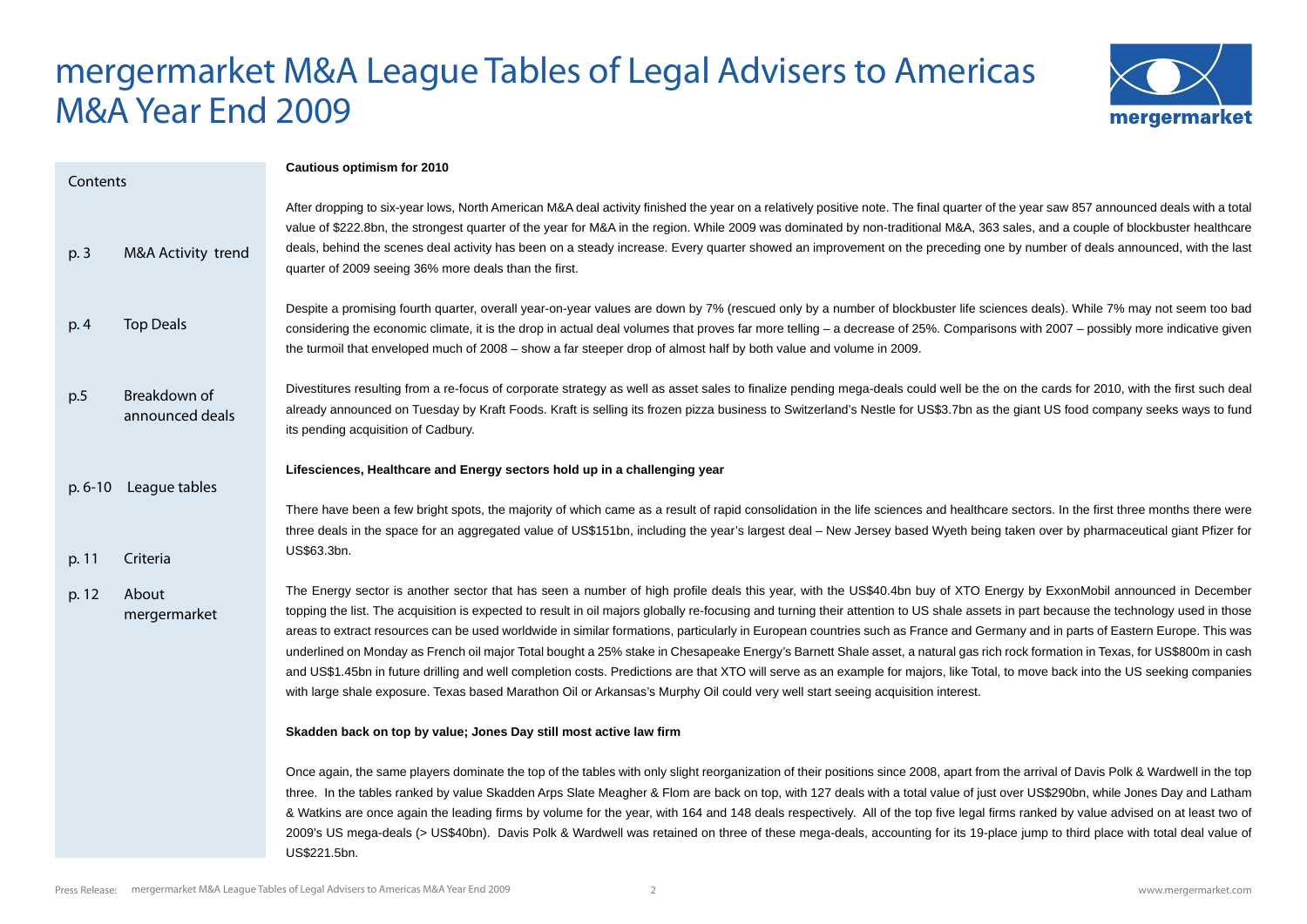

## Americas: M&A Activity Trend



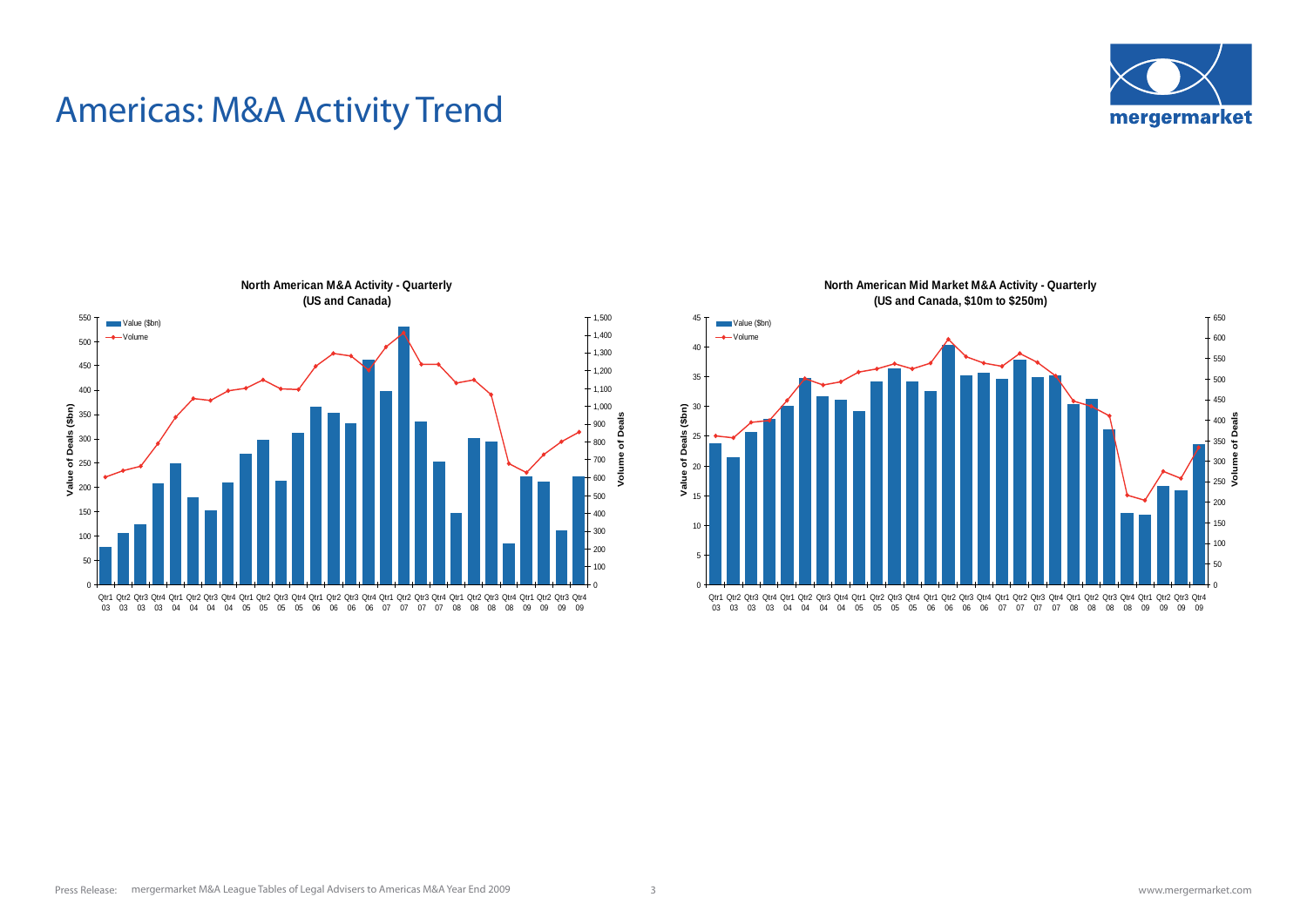

## Americas: Top Announced Deals Year End 2009

|                   | Top 10 Announced Americas Deals Year End 2009         |                                                                                                                                                                                                                                    |                                                    |                                                                                                                                                                                                                       |                                                          |                       |
|-------------------|-------------------------------------------------------|------------------------------------------------------------------------------------------------------------------------------------------------------------------------------------------------------------------------------------|----------------------------------------------------|-----------------------------------------------------------------------------------------------------------------------------------------------------------------------------------------------------------------------|----------------------------------------------------------|-----------------------|
| Announced<br>Date | <b>Bidder Company</b>                                 | <b>Bidder Legal Adviser</b>                                                                                                                                                                                                        | <b>Target Company</b>                              | Target/Seller Legal Adviser                                                                                                                                                                                           | Seller Company                                           | Deal Value<br>(US\$m) |
| 26-Jan-09         | Pfizer Inc                                            | Cadwalader, Wickersham & Taft; Clifford Chance;<br>Debevoise & Plimpton (Advising Barclays<br>Capital); Gilbert + Tobin; Skadden Arps Slate<br>Meagher & Flom (Advising Bank of America<br>Merrill Lynch; Goldman Sachs; JPMorgan) | Wyeth                                              | Blake Dawson; Dewey & LeBoeuf (Advising<br>Evercore Partners); Paul Weiss Rifkind<br>Wharton & Garrison (Advising Morgan Stanley);<br>Simpson Thacher & Bartlett; Stikeman Elliott;<br>Wachtell, Lipton, Rosen & Katz |                                                          | 63,266                |
| 01-Jun-09         | <b>Vehicle Acquisition</b><br>Holdings LLC            | Cadwalader, Wickersham & Taft; McKenna Long<br>& Aldridge                                                                                                                                                                          | Motors Liquidation Co<br>(bulk of GM assets)       | Advising seller: Cravath Swaine & Moore;<br>Honigman Miller Schwartz & Cohn; Jenner &<br>Block; Osler, Hoskin & Harcourt; Weil Gotshal<br>& Manges                                                                    | Motors Liquidation Co<br>(old General Motors<br>Company) | 48,207                |
| 30-Jan-09         | Roche Holding Ltd                                     | Davis Polk & Wardwell: Freshfields Bruckhaus<br>Deringer; Homburger; Skadden Arps Slate<br>Meagher & Flom (Advising Greenhill & Co);<br>Sullivan & Cromwell (Advising Greenhill & Co)                                              | Genentech Inc (44.20%<br>stake)                    | Cravath Swaine & Moore (Advising Goldman<br>Sachs); Latham & Watkins; Wilson Sonsini<br>Goodrich & Rosati                                                                                                             |                                                          | 44,291                |
| 09-Mar-09         | Merck & Co Inc.                                       | Cleary Gottlieb Steen & Hamilton; Covington<br>& Burling; Davis Polk & Wardwell (Advising<br>JPMorgan); Fried Frank Harris Shriver &<br>Jacobson; Khaitan & Co                                                                     | <b>Schering Plough</b><br>Corporation              | Blake, Cassels & Graydon; Shearman &<br>Sterling (Advising Morgan Stanley); Skadden<br>Arps Slate Meagher & Flom; Sullivan &<br>Cromwell (Advising Goldman Sachs); Wachtell,<br>Lipton, Rosen & Katz                  |                                                          | 43.198                |
| 14-Dec-09         | ExxonMobil Corporation                                | Cleary Gottlieb Steen & Hamilton; Covington &<br>Burling; Davis Polk & Wardwell                                                                                                                                                    | <b>XTO Energy Inc</b>                              | Latham & Watkins (Advising Jefferies &<br>Company); Skadden Arps Slate Meagher &<br>Flom                                                                                                                              |                                                          | 40,361                |
| 03-Nov-09         | Berkshire Hathaway Inc                                | Munger Tolles & Olson                                                                                                                                                                                                              | <b>Burlington Northern</b><br>Santa Fe Corporation | Cravath Swaine & Moore; Sullivan & Cromwell<br>(Advising Evercore Partners; Goldman Sachs)                                                                                                                            |                                                          | 35,574                |
| 10-Jun-09         | <b>United States</b><br>Department of the<br>Treasury | Simpson Thacher & Bartlett                                                                                                                                                                                                         | Citigroup Inc (33.60%<br>stake)                    | Cleary Gottlieb Steen & Hamilton; Cravath<br>Swaine & Moore; Davis Polk & Wardwell                                                                                                                                    |                                                          | 25,000                |
| 23-Mar-09         | <b>Suncor Energy Inc</b>                              | Blake, Cassels & Graydon; Shearman & Sterling                                                                                                                                                                                      | Petro-Canada<br>Resources Inc.                     | Goodmans (Advising Deutsche Bank; RBC<br>Capital Markets); Macleod Dixon; Torys                                                                                                                                       |                                                          | 18,400                |
| 04-May-09         | The DirecTV Group Inc                                 | Cravath Swaine & Moore (Advising Morgan<br>Stanley); Simpson Thacher & Bartlett; Weil<br>Gotshal & Manges                                                                                                                          | Liberty Entertainment Inc                          | Baker Botts; Cleary Gottlieb Steen & Hamilton<br>(Advising Goldman Sachs)                                                                                                                                             |                                                          | 15,519                |
| 19-Mar-09         | OneWest Bank FSB<br>(consortium)                      | Cleary Gottlieb Steen & Hamilton; Greenberg<br>Traurig; Simpson Thacher & Bartlett; Sullivan &<br>Cromwell; Weiner Brodsky Sidman Kider; Willkie<br>Farr & Gallagher                                                               | IndyMac Federal Bank<br>FSB                        | Fried Frank Harris Shriver & Jacobson;<br>Sonnenschein Nath & Rosenthal                                                                                                                                               |                                                          | 13,900                |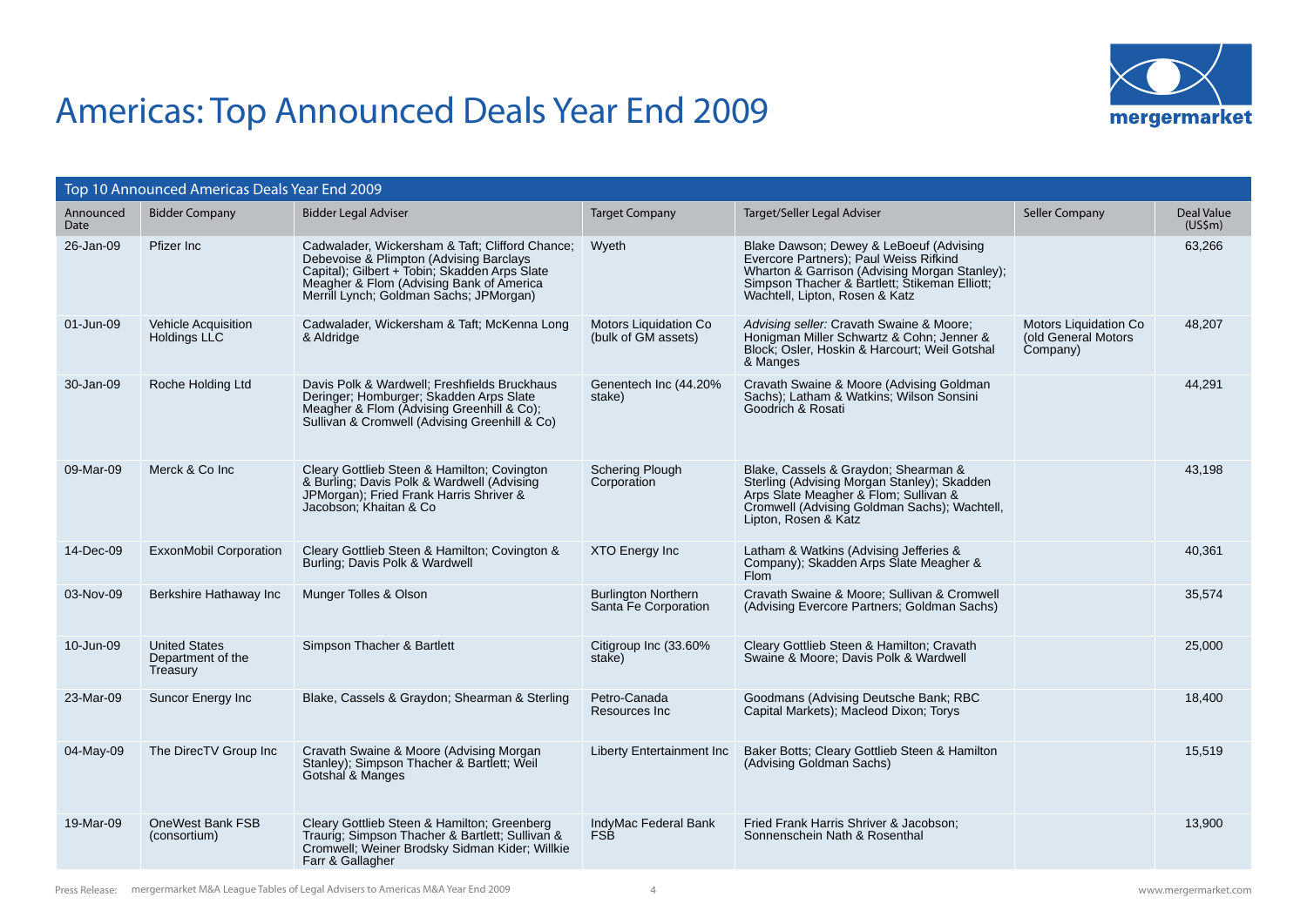## Americas: Breakdown of Announced Deals Year End 2009





#### **Mix of North American Deals by Industry Sector 2009 - Volume**



#### **Mix of Announced Americas Deals by Geographic Region 2009 - Value**



#### **Mix of Announced Americas Deals by Geographic Region 2009 - Volume**

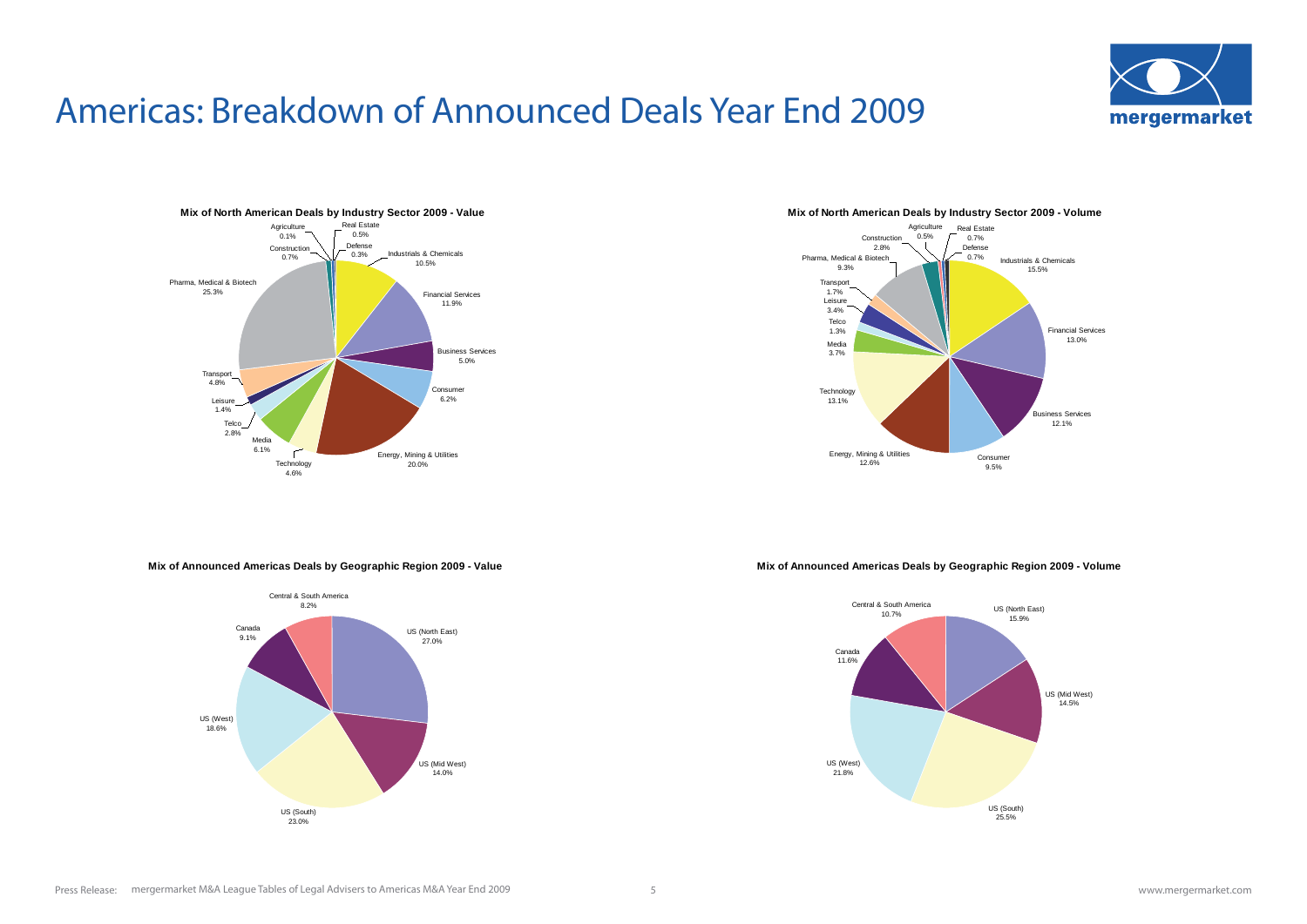

| League Table of Legal Advisers to US M&A: Value |          |                                       |               |                |  |
|-------------------------------------------------|----------|---------------------------------------|---------------|----------------|--|
| Y/E 2008                                        | Y/E 2009 | <b>Company Name</b>                   | Value (US\$m) | Deal Count     |  |
| 1                                               | 1        | Skadden Arps Slate Meagher & Flom     | 290,137       | 127            |  |
| 9                                               | 2        | Cravath Swaine & Moore                | 246,509       | 48             |  |
| 22                                              | 3        | Davis Polk & Wardwell                 | 221,497       | 61             |  |
| 8                                               | 4        | Cleary Gottlieb Steen & Hamilton      | 218,097       | 70             |  |
| $\overline{2}$                                  | 5        | Sullivan & Cromwell                   | 204,129       | 63             |  |
| 3                                               | 6        | Simpson Thacher & Bartlett            | 198,015       | 70             |  |
| $\overline{4}$                                  | 7        | Latham & Watkins                      | 150,821       | 148            |  |
| 6                                               | 8        | Wachtell, Lipton, Rosen & Katz        | 149,594       | 38             |  |
| 10                                              | 9        | Dewey & LeBoeuf                       | 135,168       | 81             |  |
| 18                                              | 10       | Shearman & Sterling                   | 123,819       | 64             |  |
| 5                                               | 11       | Weil Gotshal & Manges                 | 121,977       | 78             |  |
| 13                                              | 12       | Debevoise & Plimpton                  | 118,174       | 44             |  |
| 102                                             | 13       | Cadwalader, Wickersham & Taft         | 117,370       | $\overline{7}$ |  |
| 21                                              | 14       | Clifford Chance                       | 114,517       | 50             |  |
| 16                                              | 15       | Paul Weiss Rifkind Wharton & Garrison | 109,683       | 47             |  |
| 42                                              | 16       | Covington & Burling                   | 100,975       | 24             |  |
| 23                                              | 17       | Freshfields Bruckhaus Deringer        | 97,052        | 44             |  |
| 12                                              | 18       | Blake, Cassels & Graydon              | 89,681        | 45             |  |
| 32                                              | 19       | Fried Frank Harris Shriver & Jacobson | 84,836        | 22             |  |
| 45                                              | 20       | Osler, Hoskin & Harcourt              | 84,696        | 42             |  |

| League Table of Legal Advisers to US M&A: Volume |                |                                   |               |            |  |
|--------------------------------------------------|----------------|-----------------------------------|---------------|------------|--|
| Y/E 2008                                         | Y/E 2009       | <b>Company Name</b>               | Value (US\$m) | Deal Count |  |
| $\mathbf{1}$                                     | 1              | Jones Day                         | 21,150        | 164        |  |
| $\overline{2}$                                   | $\overline{2}$ | Latham & Watkins                  | 150,821       | 148        |  |
| 5                                                | 3              | Skadden Arps Slate Meagher & Flom | 290,137       | 127        |  |
| $\overline{3}$                                   | 4              | Kirkland & Ellis                  | 18,192        | 114        |  |
| $\overline{4}$                                   | 5              | <b>DLA Piper</b>                  | 10,971        | 111        |  |
| 10                                               | 6              | Dewey & LeBoeuf                   | 135,168       | 81         |  |
| 11                                               | 7              | Wilson Sonsini Goodrich & Rosati  | 66,257        | 79         |  |
| 8                                                | 8              | Weil Gotshal & Manges             | 121,977       | 78         |  |
| $\overline{7}$                                   | 9              | Baker & McKenzie                  | 22,557        | 78         |  |
| 17                                               | 10             | Cooley Godward Kronish            | 10,291        | 74         |  |
| 9                                                | 11             | Cleary Gottlieb Steen & Hamilton  | 218,097       | 70         |  |
| 16                                               | 12             | Simpson Thacher & Bartlett        | 198,015       | 70         |  |
| 13                                               | 13             | O'Melveny & Myers                 | 9,877         | 65         |  |
| 27                                               | 14             | Shearman & Sterling               | 123,819       | 64         |  |
| 12                                               | 15             | Sullivan & Cromwell               | 204,129       | 63         |  |
| 14                                               | 16             | Gibson Dunn & Crutcher            | 52,552        | 62         |  |
| 22                                               | 17             | Davis Polk & Wardwell             | 221,497       | 61         |  |
| 15                                               | 18             | <b>K&amp;L Gates</b>              | 2,337         | 57         |  |
| 42                                               | 19             | <b>Morrison &amp; Foerster</b>    | 8,076         | 54         |  |
| 28                                               | 20             | Greenberg Traurig                 | 5,065         | 51         |  |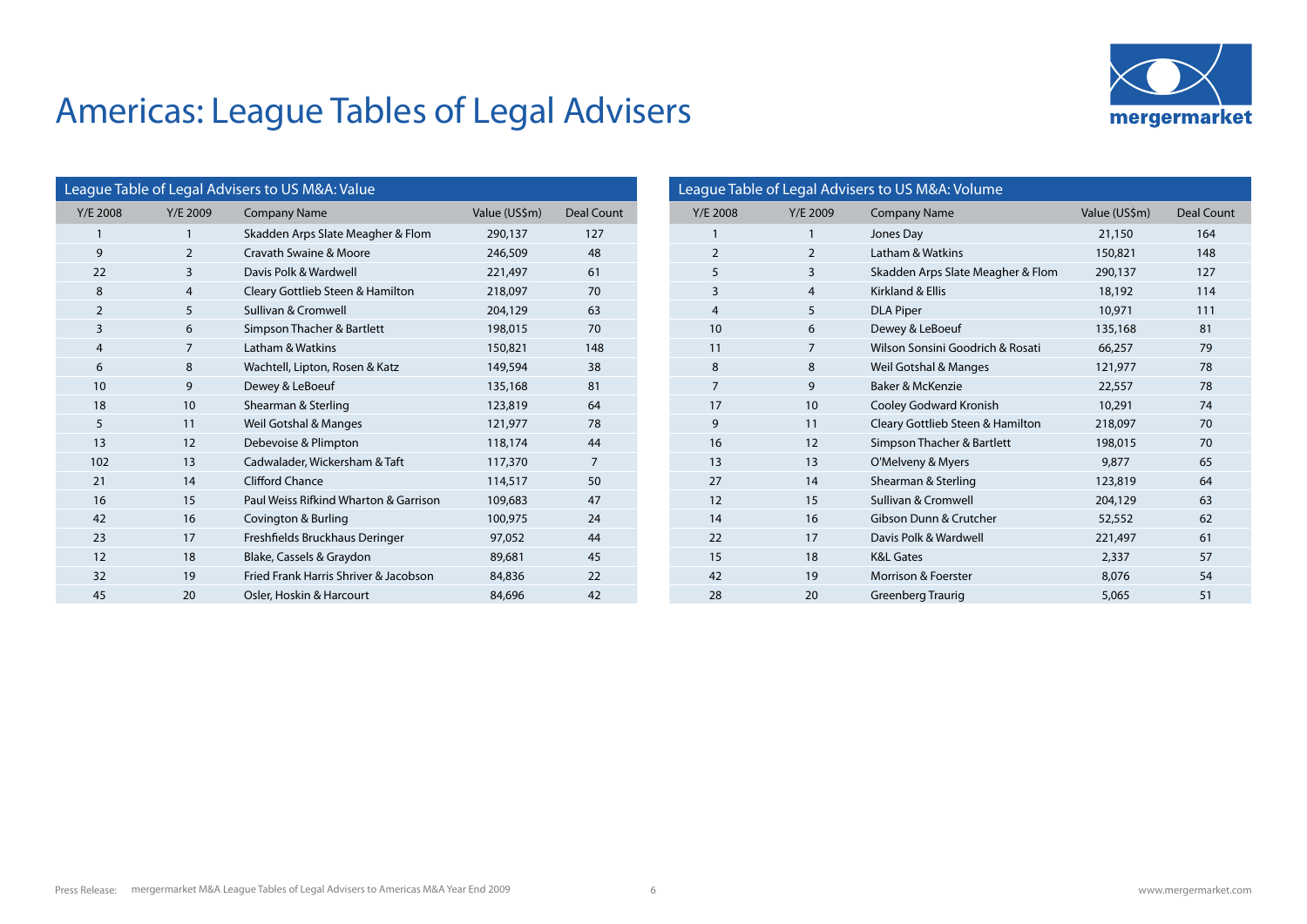

| League Table of Legal Advisers to US Mid-Market M&A: Value |              |                                   |               |                   |  |
|------------------------------------------------------------|--------------|-----------------------------------|---------------|-------------------|--|
| Y/E 2008                                                   | Y/E 2009     | <b>Company Name</b>               | Value (US\$m) | <b>Deal Count</b> |  |
| 1                                                          | $\mathbf{1}$ | Latham & Watkins                  | 5,194         | 57                |  |
| $\overline{2}$                                             | 2            | Skadden Arps Slate Meagher & Flom | 4,145         | 41                |  |
| $\overline{3}$                                             | 3            | Kirkland & Ellis                  | 4,142         | 47                |  |
| $\overline{4}$                                             | 4            | Jones Day                         | 3,933         | 56                |  |
| 8                                                          | 5            | Dewey & LeBoeuf                   | 3,113         | 31                |  |
| 5                                                          | 6            | <b>DLA Piper</b>                  | 2,918         | 47                |  |
| 15                                                         | 7            | Cleary Gottlieb Steen & Hamilton  | 2,785         | 23                |  |
| 9                                                          | 8            | Wilson Sonsini Goodrich & Rosati  | 2,703         | 41                |  |
| 29                                                         | 9            | Cooley Godward Kronish            | 2,590         | 41                |  |
| 16                                                         | 10           | Gibson Dunn & Crutcher            | 2,585         | 29                |  |
| 54                                                         | 11           | Blake, Cassels & Graydon          | 2.468         | 25                |  |
| 17                                                         | 12           | Baker & McKenzie                  | 2,429         | 31                |  |
| 6                                                          | 13           | O'Melveny & Myers                 | 2,388         | 30                |  |
| 23                                                         | 14           | Shearman & Sterling               | 2,381         | 23                |  |
| 14                                                         | 15           | Weil Gotshal & Manges             | 2,350         | 27                |  |
| 12                                                         | 16           | Vinson & Elkins                   | 2,107         | 19                |  |
| 35                                                         | 17           | Alston & Bird                     | 2,041         | 21                |  |
| 32                                                         | 18           | Morrison & Foerster               | 2,000         | 24                |  |
| 52                                                         | 19           | Willkie Farr & Gallagher          | 1,995         | 21                |  |
| 46                                                         | 20           | Akin Gump Strauss Hauer & Feld    | 1,783         | 21                |  |

| League Table of Legal Advisers to US Mid-Market M&A: Volume |                |                                   |               |                   |  |  |
|-------------------------------------------------------------|----------------|-----------------------------------|---------------|-------------------|--|--|
| Y/E 2008                                                    | Y/E 2009       | <b>Company Name</b>               | Value (US\$m) | <b>Deal Count</b> |  |  |
| 1                                                           | 1              | Latham & Watkins                  | 5,194         | 57                |  |  |
| 3                                                           | $\overline{2}$ | Jones Day                         | 3,933         | 56                |  |  |
| $\overline{2}$                                              | 3              | Kirkland & Ellis                  | 4,142         | 47                |  |  |
| $\overline{4}$                                              | $\overline{4}$ | <b>DLA Piper</b>                  | 2,918         | 47                |  |  |
| 5                                                           | 5              | Skadden Arps Slate Meagher & Flom | 4,145         | 41                |  |  |
| 6                                                           | 6              | Wilson Sonsini Goodrich & Rosati  | 2,703         | 41                |  |  |
| 17                                                          | $\overline{7}$ | Cooley Godward Kronish            | 2,590         | 41                |  |  |
| 13                                                          | 8              | Dewey & LeBoeuf                   | 3,113         | 31                |  |  |
| 9                                                           | 9              | Baker & McKenzie                  | 2,429         | 31                |  |  |
| 8                                                           | 10             | O'Melveny & Myers                 | 2,388         | 30                |  |  |
| 20                                                          | 11             | Gibson Dunn & Crutcher            | 2,585         | 29                |  |  |
| 14                                                          | 12             | Weil Gotshal & Manges             | 2,350         | 27                |  |  |
| 45                                                          | 13             | Blake, Cassels & Graydon          | 2,468         | 25                |  |  |
| 21                                                          | 14             | Morrison & Foerster               | 2,000         | 24                |  |  |
| 10                                                          | 15             | <b>Goodwin Procter</b>            | 1,448         | 24                |  |  |
| 30                                                          | 16             | Cleary Gottlieb Steen & Hamilton  | 2,785         | 23                |  |  |
| 37                                                          | 17             | Shearman & Sterling               | 2,381         | 23                |  |  |
| 72                                                          | 18             | Osler, Hoskin & Harcourt          | 1,551         | 22                |  |  |
| 16                                                          | 19             | <b>K&amp;L Gates</b>              | 801           | 22                |  |  |
| 38                                                          | 20             | Alston & Bird                     | 2,041         | 21                |  |  |

\* Mid-Market based on deal value range of US\$ 10m - US\$ 250m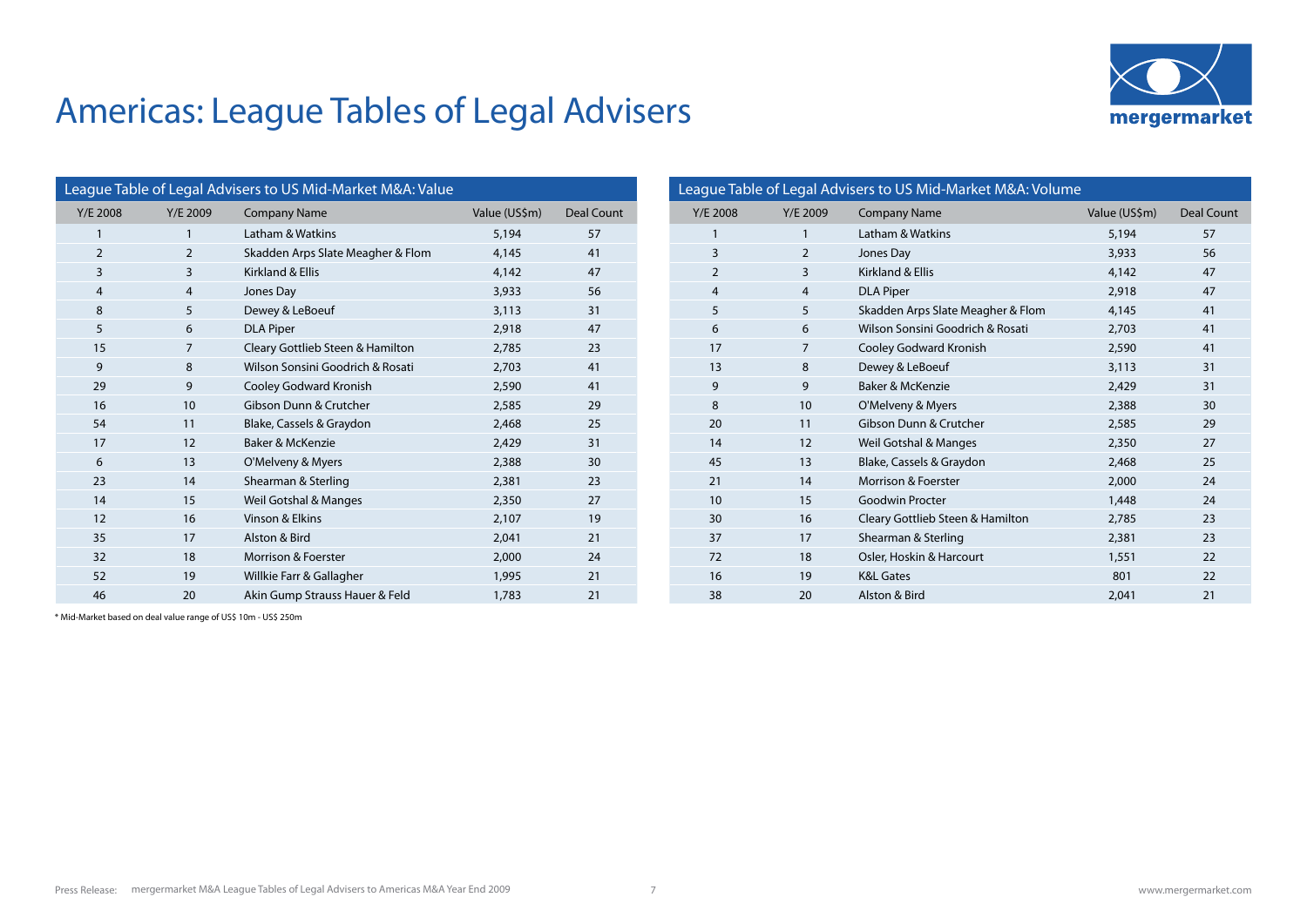

| Legal Advisers to Canadian M&A: Value |                |                                       |               |                   |  |
|---------------------------------------|----------------|---------------------------------------|---------------|-------------------|--|
| Y/E 2008                              | Y/E 2009       | <b>Company Name</b>                   | Value (US\$m) | <b>Deal Count</b> |  |
| 8                                     | 1              | Blake, Cassels & Graydon              | 33,951        | 73                |  |
| 9                                     | $\overline{2}$ | <b>Torys</b>                          | 30,122        | 31                |  |
| 55                                    | 3              | Shearman & Sterling                   | 26,695        | 10                |  |
| 34                                    | $\overline{4}$ | Goodmans                              | 21,017        | 20                |  |
| 29                                    | 5              | <b>Macleod Dixon</b>                  | 20,980        | 19                |  |
| $\overline{4}$                        | 6              | Osler, Hoskin & Harcourt              | 19,620        | 61                |  |
| 5                                     | 7              | <b>Stikeman Elliott</b>               | 17,135        | 49                |  |
| 36                                    | 8              | Fasken Martineau                      | 15,852        | 37                |  |
| $\mathbf{1}$                          | 9              | <b>McCarthy Tetrault</b>              | 14,458        | 55                |  |
| 12                                    | 10             | <b>Burnet Duckworth &amp; Palmer</b>  | 13,685        | 23                |  |
| 44                                    | 11             | Vinson & Elkins                       | 12,982        | 3                 |  |
| 19                                    | 12             | Fraser Milner Casgrain                | 9,933         | 12                |  |
| $\overline{2}$                        | 13             | Paul Weiss Rifkind Wharton & Garrison | 9,675         | 13                |  |
| 21                                    | 14             | Skadden Arps Slate Meagher & Flom     | 8,891         | 14                |  |
| 3                                     | 15             | <b>Bennett Jones</b>                  | 6,158         | 17                |  |

## Legal Advisers to Central & South American M&A: Value

| Y/E 2008       | Y/E 2009       | <b>Company Name</b>                                                | Value (US\$m) | <b>Deal Count</b> |
|----------------|----------------|--------------------------------------------------------------------|---------------|-------------------|
| 1              | 1              | Barbosa, Mussnich & Aragao                                         | 23,144        | 18                |
| 7              | 2              | Machado Meyer Sendacz e Opice                                      | 18,175        | 22                |
| 8              | 3              | Pinheiro Neto Advogados                                            | 16,325        | 20                |
| $\overline{4}$ | $\overline{4}$ | Mattos Filho, Veiga Filho, Marrey Jr. e<br>Quiroga Advogados       | 12,475        | 29                |
| 35             | 5              | Souza, Cescon Avedissian, Barrieu e Flesch<br>Advogados            | 11,718        | 17                |
| 25             | 6              | Simpson Thacher & Bartlett                                         | 10,895        | 9                 |
| 42             | 7              | Allen & Overy                                                      | 9,915         | 4                 |
| 2              | 8              | Shearman & Sterling                                                | 9,306         | 8                 |
| 26             | 9              | Garrigues                                                          | 8,430         | 3                 |
| 116            | 10             | AM Pereira, Saragga Leal, Oliveira Martins,<br>Judice & Associados | 8,071         | 1                 |
| 3              | 11             | Cleary Gottlieb Steen & Hamilton                                   | 8,028         | 5                 |
| 28             | 12             | Tozzini Freire Teixeira E Silva Advogados                          | 7,886         | 10                |
| 179            | 13             | Motta Fernandes Rocha Advogados                                    | 6,952         | 5                 |
| 59             | 14             | <b>Bredin Prat</b>                                                 | 6,778         | 4                 |
| 19             | 15             | Freshfields Bruckhaus Deringer                                     | 5,737         | 6                 |

| Legal Advisers to Canadian M&A: Volume |                |                                      |               |            |  |
|----------------------------------------|----------------|--------------------------------------|---------------|------------|--|
| Y/E 2008                               | Y/E 2009       | <b>Company Name</b>                  | Value (US\$m) | Deal Count |  |
| $\mathbf{1}$                           | 1              | Blake, Cassels & Graydon             | 33,951        | 73         |  |
| $\overline{4}$                         | 2              | Osler, Hoskin & Harcourt             | 19,620        | 61         |  |
| 2                                      | 3              | <b>McCarthy Tetrault</b>             | 14,458        | 55         |  |
| 3                                      | $\overline{4}$ | <b>Stikeman Elliott</b>              | 17,135        | 49         |  |
| 5                                      | 5              | <b>Fasken Martineau</b>              | 15,852        | 37         |  |
| 6                                      | 6              | <b>Torys</b>                         | 30,122        | 31         |  |
| 10 <sup>1</sup>                        | $\overline{7}$ | Borden Ladner Gervais                | 3,084         | 29         |  |
| $\overline{7}$                         | 8              | Ogilvy Renault                       | 4,597         | 26         |  |
| 12                                     | 9              | Cassels Brock & Blackwell            | 3,965         | 25         |  |
| 14                                     | 10             | <b>Burnet Duckworth &amp; Palmer</b> | 13,685        | 23         |  |
| 15                                     | 11             | Dorsey & Whitney                     | 5,630         | 22         |  |
| 11                                     | 12             | Goodmans                             | 21,017        | 20         |  |
| 8                                      | 13             | Davies Ward Phillips & Vineberg      | 1,815         | 20         |  |
| 21                                     | 14             | <b>Macleod Dixon</b>                 | 20,980        | 19         |  |
| 9                                      | 15             | <b>Bennett Jones</b>                 | 6,158         | 17         |  |

#### Legal Advisers to Central & South American M&A: Volume Y/E 2008 Y/E 2009 Company Name Value (US\$m) Deal Count <sup>1</sup> Mattos Filho, Veiga Filho, Marrey Jr. e Quiroga Advogados 12,475 29 2 Machado Meyer Sendacz e Opice 18,175 22 3 Pinheiro Neto Advogados 16,325 20 1 1 4 Barbosa, Mussnich & Aragao 23,144 18 5 Souza, Cescon Avedissian, Barrieu e Flesch Advogados 11,718 17 11 6 Rodrigo Elias & Medrano 78 78 11 7 Tozzini Freire Teixeira E Silva Advogados 7,886 10 8 Estudio Muniz, Ramirez, Perez-Taiman & Olaya Abogados 26 9 Simpson Thacher & Bartlett 10,895 9 10 Prieto & Carrizosa 683  $\overline{9}$ 8 11 Shearman & Sterling 8 1 9,306 8 12 Azevedo Sette Advogados 153 8 15 13 Skadden Arps Slate Meagher & Flom 1,944 13 7 14 Linklaters 4,445 7 42 15 Freshfields Bruckhaus Deringer 5,737 6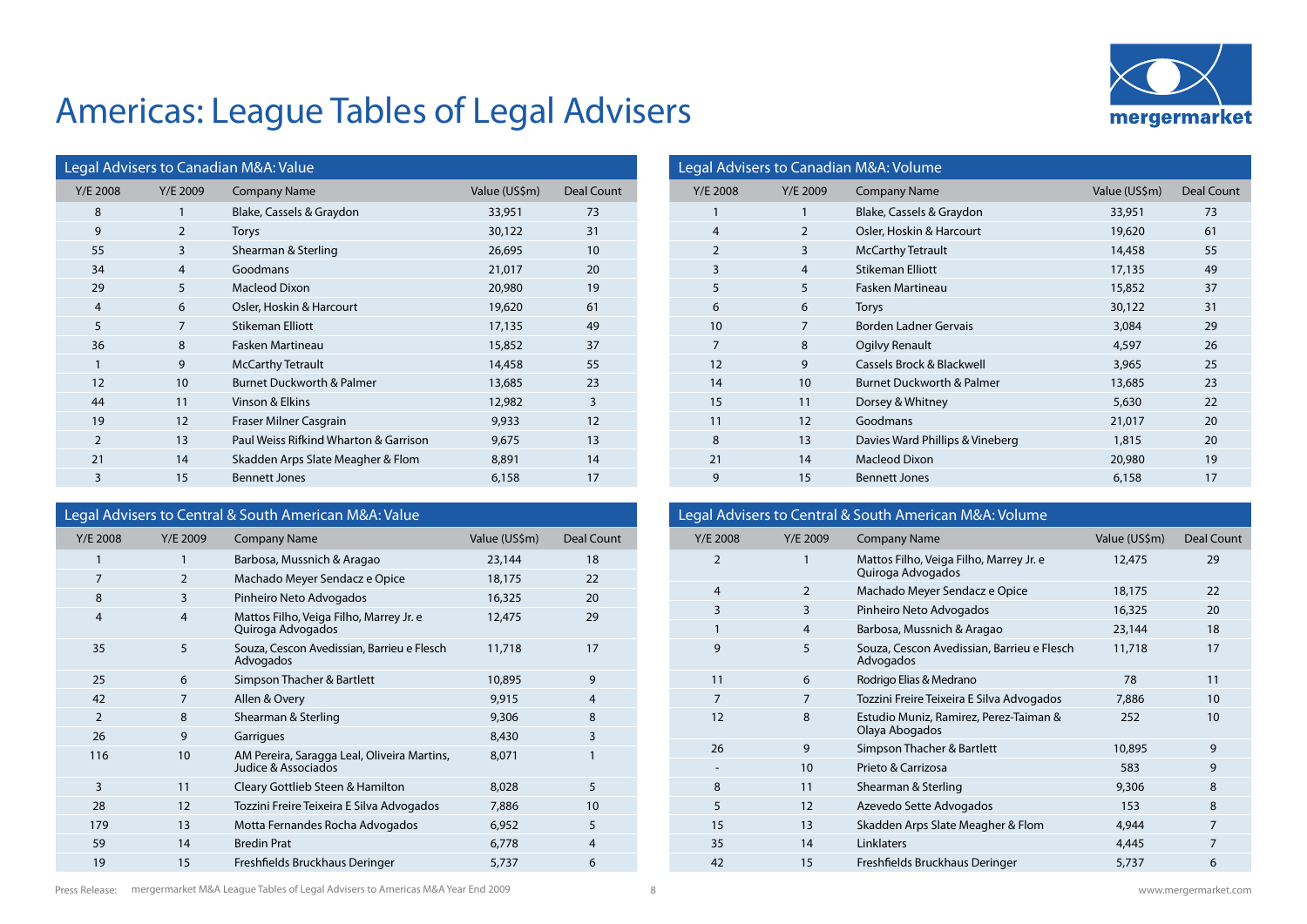

| Legal Advisers to US (North East) M&A: Value |                |                                       |               |            |  |
|----------------------------------------------|----------------|---------------------------------------|---------------|------------|--|
| Y/E 2008                                     | Y/E 2009       | <b>Company Name</b>                   | Value (US\$m) | Deal Count |  |
| 14                                           | 1              | Simpson Thacher & Bartlett            | 165,415       | 48         |  |
| 9                                            | $\overline{2}$ | Skadden Arps Slate Meagher & Flom     | 151,456       | 51         |  |
| 5                                            | 3              | Wachtell, Lipton, Rosen & Katz        | 128,882       | 20         |  |
| 21                                           | $\overline{4}$ | Davis Polk & Wardwell                 | 126,974       | 30         |  |
| 8                                            | 5              | Debevoise & Plimpton                  | 112,958       | 33         |  |
| 23                                           | 6              | Paul Weiss Rifkind Wharton & Garrison | 100,763       | 30         |  |
| 3                                            | 7              | Cleary Gottlieb Steen & Hamilton      | 100,354       | 30         |  |
| 10                                           | 8              | Sullivan & Cromwell                   | 90,294        | 36         |  |
| 36                                           | 9              | <b>Clifford Chance</b>                | 83,287        | 27         |  |
| 11                                           | 10             | Dewey & LeBoeuf                       | 82,741        | 44         |  |
| 12                                           | 11             | Shearman & Sterling                   | 79,503        | 27         |  |
| 18                                           | 12             | Blake, Cassels & Graydon              | 77,410        | 14         |  |
| $\overline{2}$                               | 13             | Cravath Swaine & Moore                | 76,503        | 32         |  |
| 32                                           | 14             | Fried Frank Harris Shriver & Jacobson | 70,478        | 14         |  |
| 44                                           | 15             | <b>Stikeman Elliott</b>               | 66,035        | 9          |  |

#### Legal Advisers to US (Mid-West) M&A: Value

| Y/E 2008       | Y/E 2009       | <b>Company Name</b>               | Value (US\$m) | <b>Deal Count</b> |
|----------------|----------------|-----------------------------------|---------------|-------------------|
| 18             | 1              | Cravath Swaine & Moore            | 113,106       | 10                |
| $\overline{4}$ | $\overline{2}$ | Sullivan & Cromwell               | 58,038        | 14                |
| 5              | 3              | Weil Gotshal & Manges             | 56,923        | 16                |
| 44             | $\overline{4}$ | Osler, Hoskin & Harcourt          | 51,461        | 8                 |
| 388            | 5              | McKenna Long & Aldridge           | 50,507        | 4                 |
| 191            | 6              | Honigman Miller Schwartz & Cohn   | 48,489        | 11                |
| 335            | 7              | Jenner & Block                    | 48,227        | 3                 |
| 53             | 8              | Cadwalader, Wickersham & Taft     | 48,207        | 1                 |
| 15             | 9              | Cleary Gottlieb Steen & Hamilton  | 39,344        | 20                |
| 19             | 10             | Shearman & Sterling               | 38,384        | 14                |
| 98             | 11             | Munger Tolles & Olson             | 35,574        | 1                 |
| 6              | 12             | Dewey & LeBoeuf                   | 33,674        | 16                |
| 27             | 13             | Gibson Dunn & Crutcher            | 31,218        | 15                |
| 3              | 14             | Skadden Arps Slate Meagher & Flom | 23,548        | 35                |
| 59             | 15             | Squire, Sanders & Dempsey         | 22,506        | 17                |
|                |                |                                   |               |                   |

| Legal Advisers to US (North East) M&A: Volume |                                       |               |            |  |  |  |
|-----------------------------------------------|---------------------------------------|---------------|------------|--|--|--|
| Y/E 2009                                      | <b>Company Name</b>                   | Value (US\$m) | Deal Count |  |  |  |
| 1                                             | Jones Day                             | 11,117        | 58         |  |  |  |
| $\overline{2}$                                | Latham & Watkins                      | 28,188        | 55         |  |  |  |
| 3                                             | Kirkland & Ellis                      | 6,733         | 53         |  |  |  |
| $\overline{4}$                                | Skadden Arps Slate Meagher & Flom     | 151,456       | 51         |  |  |  |
| 5                                             | Weil Gotshal & Manges                 | 50,424        | 51         |  |  |  |
| 6                                             | Simpson Thacher & Bartlett            | 165,415       | 48         |  |  |  |
| 7                                             | Dewey & LeBoeuf                       | 82,741        | 44         |  |  |  |
| 8                                             | Sullivan & Cromwell                   | 90,294        | 36         |  |  |  |
| 9                                             | Debevoise & Plimpton                  | 112,958       | 33         |  |  |  |
| 10                                            | Cravath Swaine & Moore                | 76,503        | 32         |  |  |  |
| 11                                            | Davis Polk & Wardwell                 | 126,974       | 30         |  |  |  |
| 12                                            | Paul Weiss Rifkind Wharton & Garrison | 100,763       | 30         |  |  |  |
| 13                                            | Cleary Gottlieb Steen & Hamilton      | 100,354       | 30         |  |  |  |
| 14                                            | Morgan Lewis & Bockius                | 1,762         | 30         |  |  |  |
| 15                                            | Willkie Farr & Gallagher              | 37,167        | 29         |  |  |  |
|                                               |                                       |               |            |  |  |  |

## Legal Advisers to US (Mid-West) M&A: Volume Y/E 2008 Y/E 2009 Company Name Value (US\$m) Deal Count 1 1 Jones Day 10,633 72 3 2 Kirkland & Ellis 10,469 45 3 Skadden Arps Slate Meagher & Flom 23,548 35 4 Baker & McKenzie 12,056 29 5 Latham & Watkins 7,874 28 7 and 1,838 1,838 1,838 1,838 1,838 1,838 1,838 1,838 1,838 1,838 1,838 1,838 1,838 1,838 1,838 1,838 1,838 1,838 1,838 1,838 1,838 1,838 1,838 1,838 1,838 1,838 1,838 1,838 1,838 1,838 1,838 1,838 1,838 1,838 1,838 1,838 7 DLA Piper 1,660 21 13 8 Cleary Gottlieb Steen & Hamilton 39,344 20 10 9 Foley & Lardner 2,437 20 10 Sidley Austin 4,408 18 24 11 Baker & Hostetler 788 17 12 Squire, Sanders & Dempsey 17 22,506 17 11 13 McDermott Will & Emery 17 17 17 18 14 Weil Gotshal & Manges 16 16 16,923 16 8 15 Dewey & LeBoeuf 33,674 16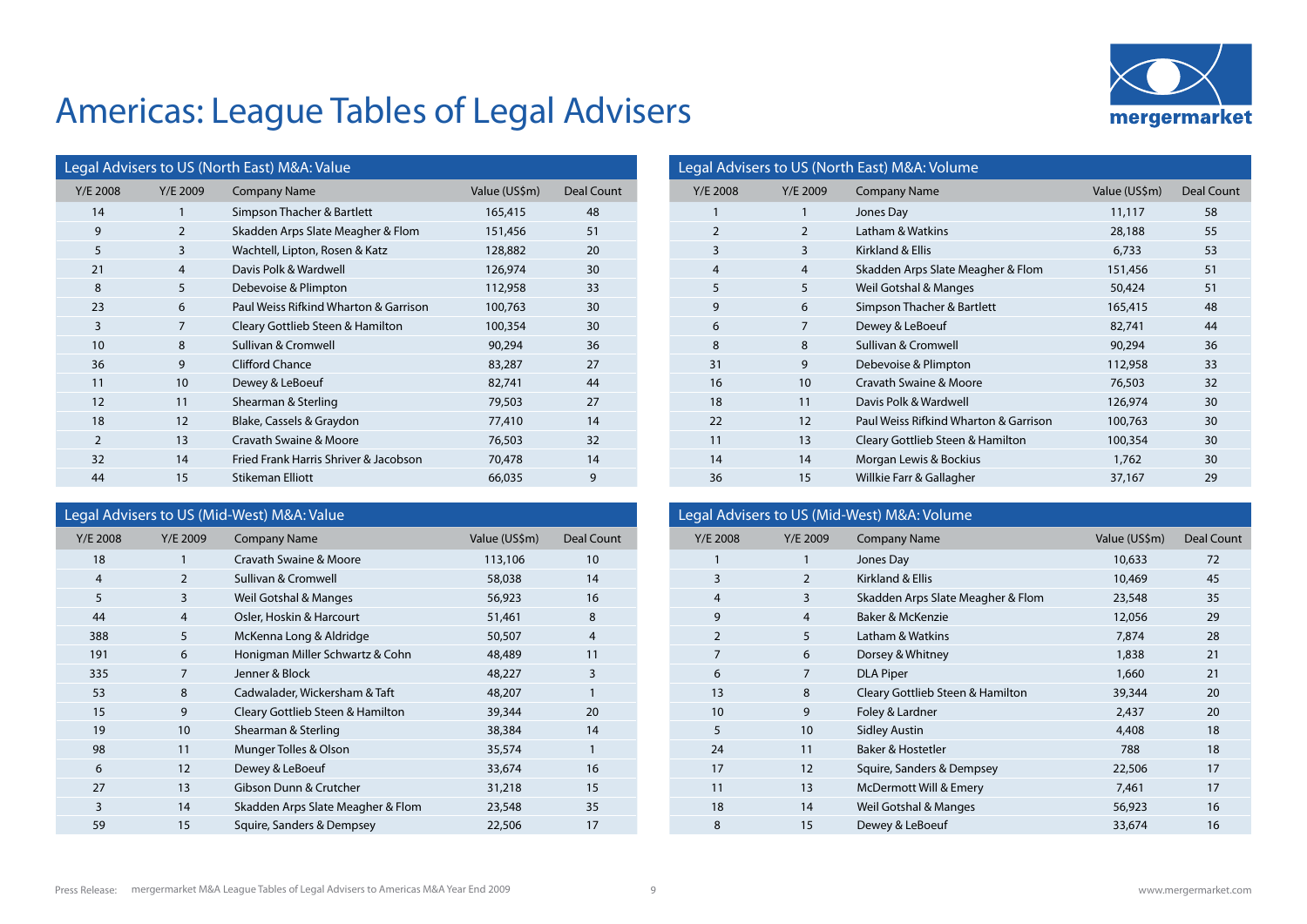

| Legal Advisers to US (South) M&A: Value |                                   |               |                |
|-----------------------------------------|-----------------------------------|---------------|----------------|
| Y/E 2009                                | <b>Company Name</b>               | Value (US\$m) | Deal Count     |
| 1                                       | Cravath Swaine & Moore            | 122,372       | 11             |
| $\overline{2}$                          | Cleary Gottlieb Steen & Hamilton  | 96,251        | 28             |
| 3                                       | Davis Polk & Wardwell             | 84,704        | 23             |
| $\overline{4}$                          | Skadden Arps Slate Meagher & Flom | 81,846        | 53             |
| 5                                       | Sullivan & Cromwell               | 71,999        | 24             |
| 6                                       | Latham & Watkins                  | 70,000        | 42             |
| 7                                       | Weil Gotshal & Manges             | 61,662        | 28             |
| 8                                       | Osler, Hoskin & Harcourt          | 52,392        | 16             |
| 9                                       | Simpson Thacher & Bartlett        | 50,114        | 20             |
| 10                                      | Cadwalader, Wickersham & Taft     | 49,580        | 3              |
| 11                                      | Jenner & Block                    | 48,820        | 2              |
| 12                                      | McKenna Long & Aldridge           | 48,673        | $\overline{7}$ |
| 13                                      | Honigman Miller Schwartz & Cohn   | 48,231        | 4              |
| 14                                      | Covington & Burling               | 45,418        | 3              |
| 15                                      | Munger Tolles & Olson             | 35,574        | 1              |
|                                         |                                   |               |                |

### Legal Advisers to US (West) M&A: Value

| Y/E 2008 | Y/E 2009       | <b>Company Name</b>                   | Value (US\$m) | Deal Count     |
|----------|----------------|---------------------------------------|---------------|----------------|
| 6        | 1              | Skadden Arps Slate Meagher & Flom     | 78,319        | 40             |
| 8        | $\overline{2}$ | Cravath Swaine & Moore                | 75,604        | 18             |
| 7        | 3              | Latham & Watkins                      | 74,616        | 83             |
| 5        | $\overline{4}$ | Sullivan & Cromwell                   | 73,013        | 17             |
| 36       | 5              | Wilson Sonsini Goodrich & Rosati      | 63,796        | 67             |
| 18       | 6              | Freshfields Bruckhaus Deringer        | 55,039        | $\overline{7}$ |
| 13       | 7              | Davis Polk & Wardwell                 | 52,046        | 22             |
| 3        | 8              | Simpson Thacher & Bartlett            | 45,769        | 24             |
| Ξ.       | 9              | Homburger                             | 44,291        | 1              |
| 11       | 10             | Cleary Gottlieb Steen & Hamilton      | 41,991        | 25             |
| 1        | 11             | Weil Gotshal & Manges                 | 32,797        | 18             |
| 15       | 12             | Fried Frank Harris Shriver & Jacobson | 31,642        | $\overline{7}$ |
| 14       | 13             | Paul Weiss Rifkind Wharton & Garrison | 25,000        | 8              |
| 31       | 14             | Clifford Chance                       | 23,634        | 13             |
| 29       | 15             | Shearman & Sterling                   | 21,742        | 35             |
|          |                |                                       |               |                |

| Legal Advisers to US (South) M&A: Volume |                |                                   |               |            |
|------------------------------------------|----------------|-----------------------------------|---------------|------------|
| Y/E 2008                                 | Y/E 2009       | <b>Company Name</b>               | Value (US\$m) | Deal Count |
| 1                                        | 1              | Jones Day                         | 7,140         | 58         |
| 6                                        | 2              | Skadden Arps Slate Meagher & Flom | 81,846        | 53         |
| 3                                        | 3              | Kirkland & Ellis                  | 9,895         | 52         |
| $\overline{4}$                           | $\overline{4}$ | <b>DLA Piper</b>                  | 6,357         | 45         |
| $\overline{2}$                           | 5              | Latham & Watkins                  | 70,000        | 42         |
| 10                                       | 6              | Vinson & Elkins                   | 23,669        | 38         |
| 8                                        | 7              | <b>Greenberg Traurig</b>          | 1,914         | 36         |
| 14                                       | 8              | <b>K&amp;L Gates</b>              | 368           | 32         |
| 13                                       | 9              | Dewey & LeBoeuf                   | 20,092        | 29         |
| 11                                       | 10             | Baker & McKenzie                  | 6,337         | 29         |
| 9                                        | 11             | Cleary Gottlieb Steen & Hamilton  | 96,251        | 28         |
| 12                                       | 12             | Weil Gotshal & Manges             | 61,662        | 28         |
| $\overline{7}$                           | 13             | Alston & Bird                     | 12,217        | 28         |
| 19                                       | 14             | Akin Gump Strauss Hauer & Feld    | 11,891        | 26         |
| 15                                       | 15             | <b>Baker Botts</b>                | 18,931        | 25         |

| Legal Advisers to US (West) M&A: Volume |                                   |               |            |  |
|-----------------------------------------|-----------------------------------|---------------|------------|--|
| Y/E 2009                                | <b>Company Name</b>               | Value (US\$m) | Deal Count |  |
| 1                                       | Latham & Watkins                  | 74,616        | 83         |  |
| 2                                       | Wilson Sonsini Goodrich & Rosati  | 63,796        | 67         |  |
| 3                                       | Cooley Godward Kronish            | 9,186         | 58         |  |
| $\overline{4}$                          | Jones Day                         | 5,999         | 53         |  |
| 5                                       | <b>DLA Piper</b>                  | 3,865         | 52         |  |
| 6                                       | O'Melveny & Myers                 | 5,604         | 47         |  |
| 7                                       | Gibson Dunn & Crutcher            | 14,836        | 42         |  |
| 8                                       | Skadden Arps Slate Meagher & Flom | 78,319        | 40         |  |
| 9                                       | Shearman & Sterling               | 21,742        | 35         |  |
| 10                                      | Morrison & Foerster               | 3,760         | 35         |  |
| 11                                      | Fenwick & West                    | 11,690        | 34         |  |
| $12 \overline{ }$                       | Kirkland & Ellis                  | 3,366         | 32         |  |
| 13                                      | Dewey & LeBoeuf                   | 18,936        | 27         |  |
| 14                                      | Pillsbury Winthrop Shaw Pittman   | 6,557         | 26         |  |
| 15                                      | Cleary Gottlieb Steen & Hamilton  | 41,991        | 25         |  |
|                                         |                                   |               |            |  |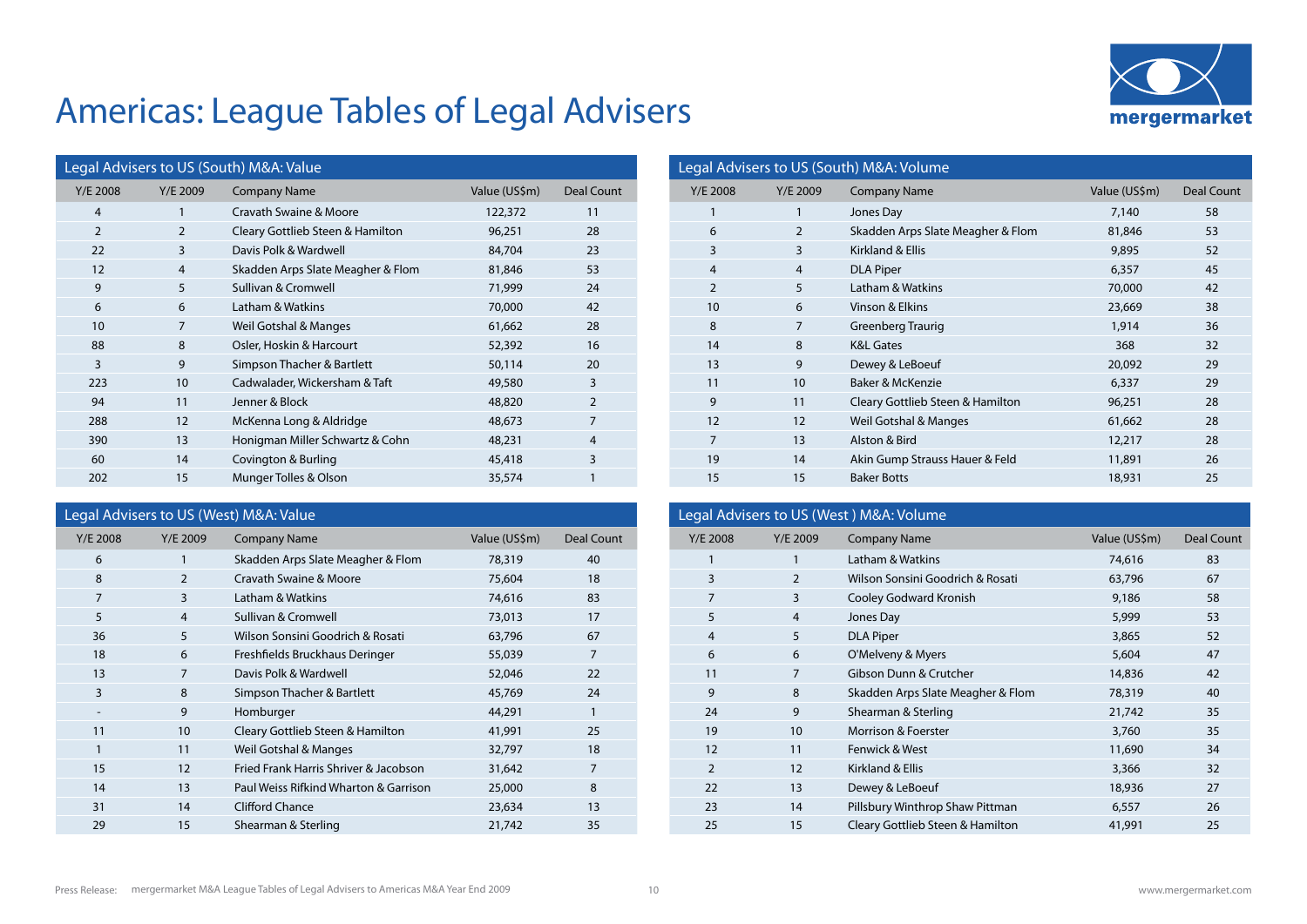

## **Criteria**

The Year End 2009 house league tables are based on announced transactions over US\$5m in the period from 1 January 2009 to 31 December 2009, and include lapsed and withdrawn bids. Deals with undisclosed deal values are included where the target's turnover exceeds US\$ 10m. Deals where the stake acquired is less than 30% will only be included if their value is greater than US\$100m. Activities excluded from the league tables include property transactions and restructurings where the ultimate shareholders' interests are not changed. League tables are based on the dominant geography of the target, bidder or seller.

The trend graphs and pie charts are based on the dominant industry and/or dominant geography of the target and include announced transactions over US\$5m in the given time period. Deals with undisclosed deal values are included where the target's turnover exceeds US\$10m. Deals where the stake acquired is less than 30% will only be included if their value is greater than US\$ 100m. Activities excluded from the graphs and charts include property transactions and restructurings where the ultimate shareholders' interests are not changed.

The top deals tables are based on announced transactions between 1 January 2009 and 31 December 2009 and are based on dominant geography of the target only.

Reference to hostile and contested transactions does not include indicative offers.

Unless stated otherwise, all data excludes lapsed and withdrawn bids.

All data correct as of 7 January 2010.

| US (Mid-West):   | Ilinois, Indiana, Iowa, Kansas, Michigan, Minnesota, Missouri, Nebraska, North Dakota, Ohio, South Dakota, Wisconsin                                       |
|------------------|------------------------------------------------------------------------------------------------------------------------------------------------------------|
| US (North East): | Connecticut, Maine, Massachusetts, New Hamshire, New Jersey, New York, Pennsylvania, Rhode Island, Vermont                                                 |
| US (South):      | Alabama, Arkansas, Delaware, District of Columbia, Florida, Georgia, Kentucky, Louisiana, Maryland, Mississippi, North Carolina, Oklahoma, South Carolina, |
|                  | Tennessee, Texas, Virginia, West Virginia                                                                                                                  |
| US (West):       | Alaska, Arizona, California, Colorado, Hawaii, Idaho, Montana, Nevada, New Mexico, Oregon, Utah, Washington, Wyoming                                       |